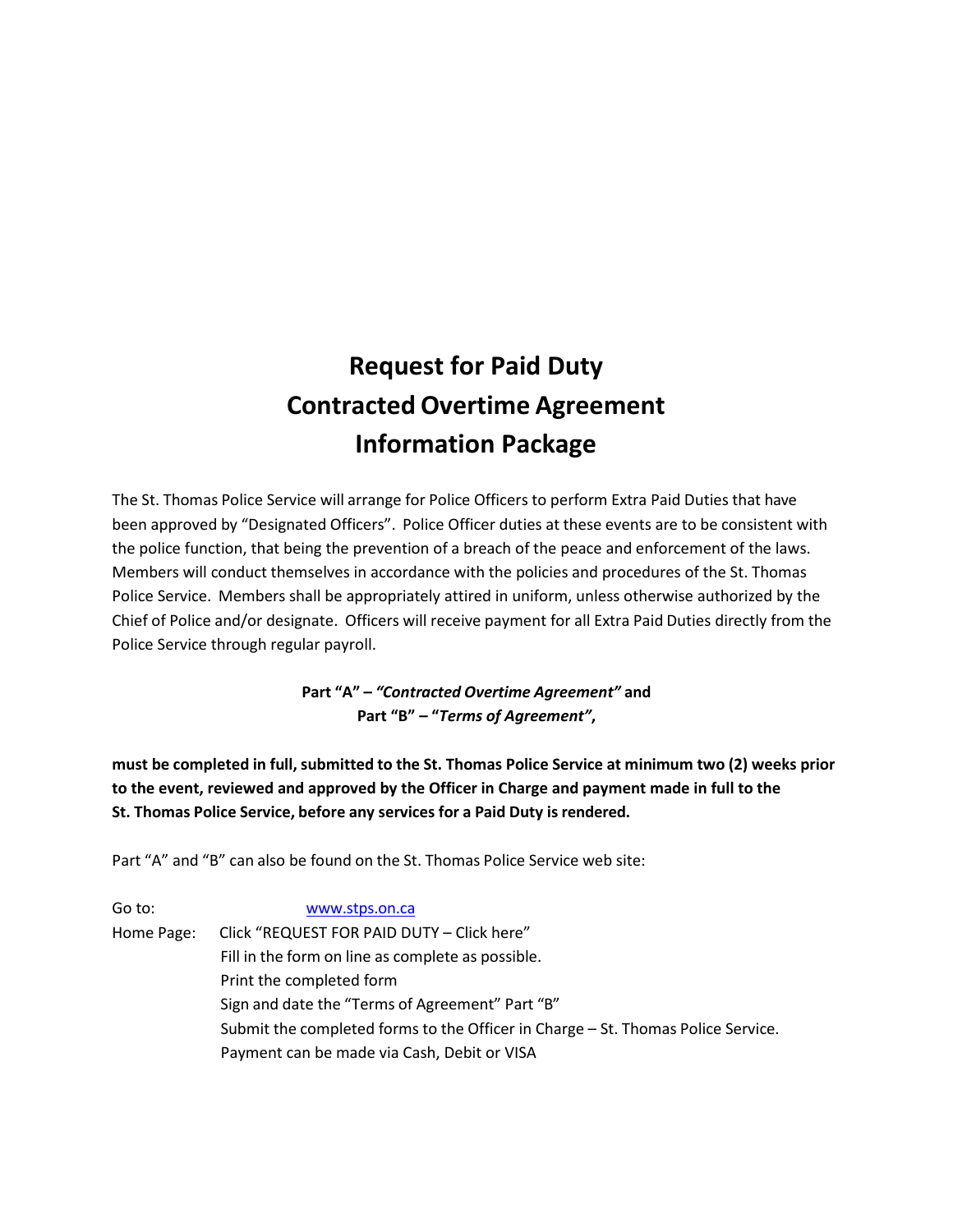### **Request for Paid Duty – "Contracted Overtime Agreement" Part "A"**

**To be completed by the requestor / client / organization requesting the services of a St. Thomas Police Service Officer(s). Please print.**

| Email: Note: 2008 and 2008 and 2008 and 2008 and 2008 and 2008 and 2008 and 2008 and 2008 and 2008 and 2008 and 2008 and 2008 and 2008 and 2008 and 2008 and 2008 and 2008 and 2008 and 2008 and 2008 and 2008 and 2008 and 20 |                                                                                                                     |  |  |  |  |  |  |
|--------------------------------------------------------------------------------------------------------------------------------------------------------------------------------------------------------------------------------|---------------------------------------------------------------------------------------------------------------------|--|--|--|--|--|--|
| Mailing or Billing Address, (if different than above):                                                                                                                                                                         |                                                                                                                     |  |  |  |  |  |  |
|                                                                                                                                                                                                                                |                                                                                                                     |  |  |  |  |  |  |
|                                                                                                                                                                                                                                |                                                                                                                     |  |  |  |  |  |  |
|                                                                                                                                                                                                                                |                                                                                                                     |  |  |  |  |  |  |
| <b>Address / Location of Event:</b>                                                                                                                                                                                            |                                                                                                                     |  |  |  |  |  |  |
|                                                                                                                                                                                                                                |                                                                                                                     |  |  |  |  |  |  |
| Details of Event. Please be specific:                                                                                                                                                                                          |                                                                                                                     |  |  |  |  |  |  |
|                                                                                                                                                                                                                                |                                                                                                                     |  |  |  |  |  |  |
|                                                                                                                                                                                                                                |                                                                                                                     |  |  |  |  |  |  |
|                                                                                                                                                                                                                                |                                                                                                                     |  |  |  |  |  |  |
| Number of Police vehicles Required: ____                                                                                                                                                                                       | <u> 1989 - Jan Barat, prima politik a postal de la provincia de la provincia de la provincia de la provincia de</u> |  |  |  |  |  |  |

**The above information will be reviewed by the Officer in Charge of the St. Thomas Police Service, after submission and the number of officers requested may be changed. The requestor / client / organization will be notified accordingly of any changes required. Proceed to Part "B" – "Terms of Agreement"**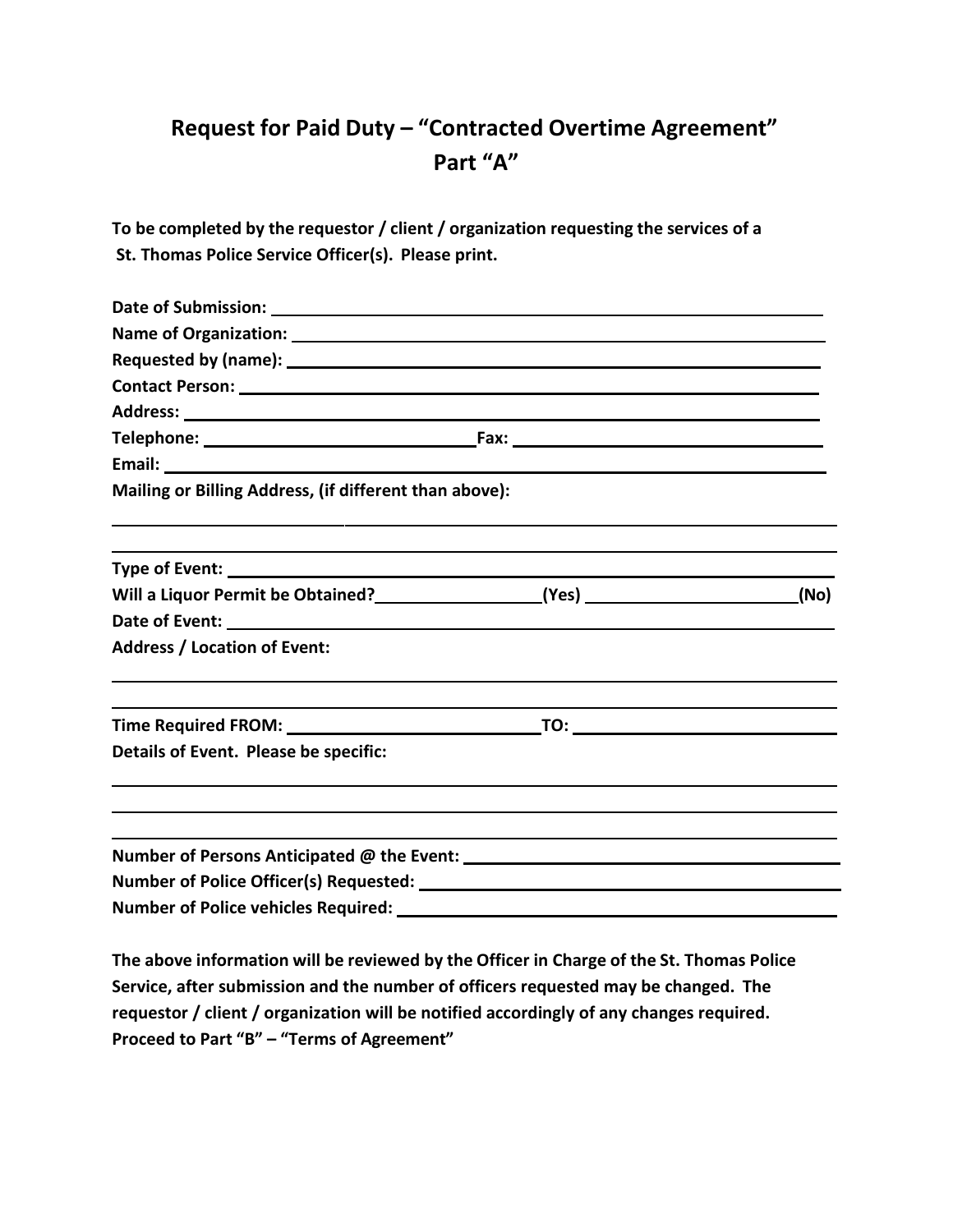## **Request for Paid Duty – "Terms of Agreement" Part "B"**

#### **General:**

Police Officers providing services under this agreement shall be required to perform only those duties that are consistent with a Police Officer's function, namely: Preventing a breach of the peace and enforcement of the laws.

The employment shall be of a nature and so located that officer(s) would be available for a call to emergency police duties.

**Construction Sites -** Any employer or constructor requesting pay duty officers to attend at or near a construction worksite must submit to the relevant police service a current Traffic Control Plan and a copy of the employer or constructor's current traffic control and signaler protocols.

Any pay duty officer attending at or near a construction worksite in a pay-duty capacity must be fully informed prior to arrival of the employer/constructor's current traffic control and signaler protocols, as updated by the employer/constructor.

Work on a construction site deemed to require pay-duty officers shall not commence until the pay-duty officers are in place in strict accordance with a pre-established, documented safety and communications plan established by the employer/constructor.

The number of officer(s) and/or police vehicles indicated by the requestor / client / organization is subject to change by the Chief of Police and/or appropriate designate based on the information provided in Part "A", the nature of the event, officer and public safety issues and concerns. A minimum of two (2) Police Officers will be contracted for duties in premises where liquor is served. The organization will be notified of any changes to the minimum numbers.

A completed "Contracted Overtime Agreement" – Part "A" and a signed "Terms of Agreement" – Part "B" must be received by the St. Thomas Police Service at minimum, two (2) weeks prior to the scheduled event date.

#### **Rates:**

Hours of duty are a minimum of three (3) hours at the appropriate rate of pay, that being: A First Class Constable's current base hourly rate of pay at time and one half. For Liquor Licensed Paid Duties an additional fee of \$5.00 per hour per officer will be charged. An administration fee (for the administration of the policy and related equipment) will be added at the rate of 10%. HST (Harmonized Sales Tax ) will be added effective the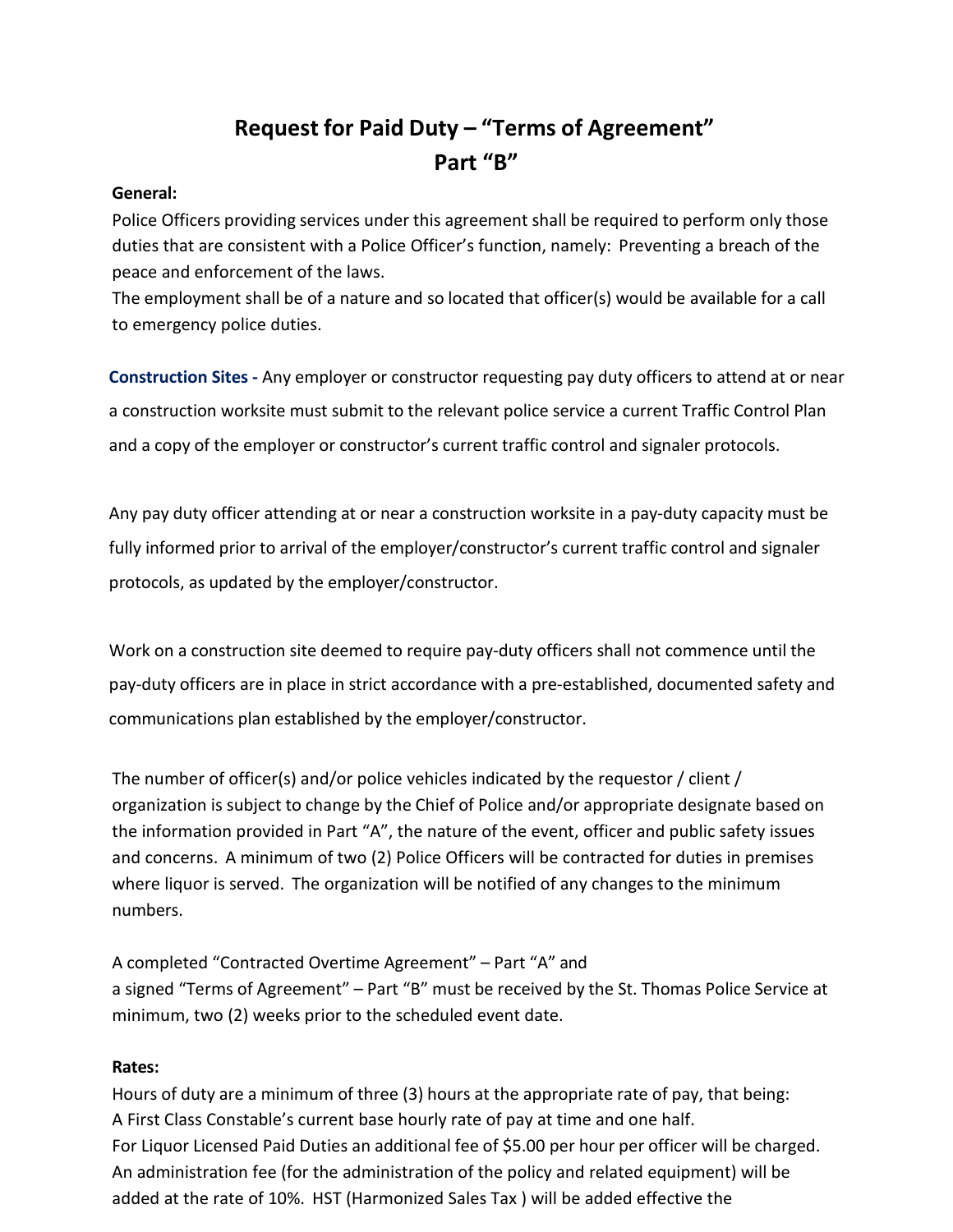01<sup>st</sup> day of July 2010. For any contracted Paid Duties arranged between 01<sup>st</sup> May 2010 and the implementation date of the HST (01<sup>st</sup> July, 2010), where the event date is after 01<sup>st</sup> July, 2010, HST will also be applied. "Vehicle Rate" means the fee that will be charged to the client where a police fleet vehicle is required to complete the required Paid Duty, that being \$25.00 / hour per fleet vehicle.

All Paid Duties will be paid in full by the requestor / client / organization, at the time of acceptance of the application forms by the St. Thomas Police Service and in any event, prior to the Extra Paid Duty being posted.

Continued ...................................